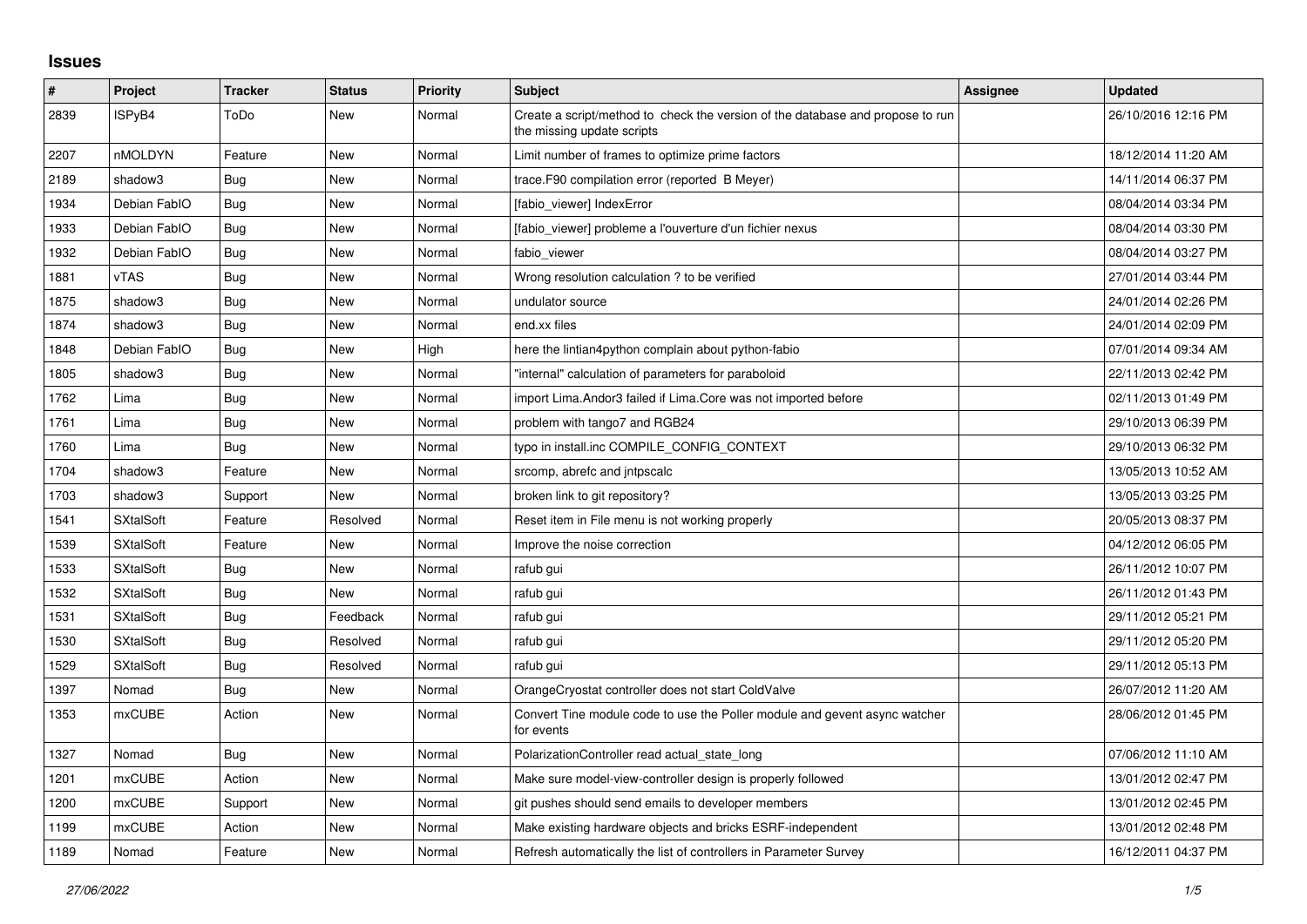| #    | Project       | <b>Tracker</b> | <b>Status</b> | <b>Priority</b> | <b>Subject</b>                                                                                   | Assignee         | <b>Updated</b>      |
|------|---------------|----------------|---------------|-----------------|--------------------------------------------------------------------------------------------------|------------------|---------------------|
| 1186 | Nomad         | <b>Bug</b>     | New           | High            | D20: continuously trying to contac ln2/lhe eurotherms although not meant to be<br>contacted      |                  | 09/12/2011 10:21 AM |
| 1164 | Nomad         | Feature        | New           | Normal          | IN3: Pause/Continu, re-positionning moved axis during pause mode                                 |                  | 23/11/2011 11:02 AM |
| 1163 | Nomad         | Feature        | New           | Normal          | IN3: the same time variable should be used for scan and simple count                             |                  | 23/11/2011 11:00 AM |
| 1159 | Nomad         | Feature        | New           | Normal          | IN3: Review of output                                                                            |                  | 23/11/2011 10:57 AM |
| 1158 | Nomad         | Feature        | New           | Normal          | IN3: review spy for slitcomponent controller                                                     |                  | 23/11/2011 10:56 AM |
| 1151 | Nomad         | Feature        | New           | Normal          | IN3: Print a XBU editor                                                                          |                  | 23/11/2011 09:02 AM |
| 1148 | Nomad         | Feature        | New           | Normal          | IN3: Open scan plot automatically                                                                |                  | 23/11/2011 08:53 AM |
| 1014 | Nomad         | Support        | New           | Low             | Installation package                                                                             |                  | 16/08/2011 05:40 PM |
| 1002 | Nomad         | Feature        | New           | Normal          | Set Division parameter from RioAxis to Axis View                                                 |                  | 06/07/2011 08:08 AM |
| 974  | Nomad         | Feature        | New           | Low             | Missing log message when server stopped                                                          |                  | 17/06/2011 12:55 PM |
| 906  | shadow3       | <b>Bug</b>     | New           | Normal          | read/write compatibility in shadowvui and shadow3                                                |                  | 14/03/2011 04:27 PM |
| 879  | vTAS          | <b>Bug</b>     | Resolved      | High            | Sometimes, we need to click twice on OK button in "Instrument Parameters"<br>dialog to close it. |                  | 21/02/2011 05:49 PM |
| 797  | vTAS          | Support        | New           | Normal          | Compatibility with other libraries                                                               |                  | 13/11/2010 06:30 PM |
| 775  | CrysFML       | Feature        | New           | Normal          | Graphical CrysFML version using a free GUI library like pilib or japi                            |                  | 15/03/2011 11:27 PM |
| 1203 | <b>mxCUBE</b> | Feature        | New           | Normal          | Keyword change for detector-dependent parameters                                                 | Beteva, Antonia  | 13/01/2012 02:51 PM |
| 565  | vTAS          | Support        | New           | Normal          | Control of all instrument parameters                                                             | Boehm. Martin    | 18/02/2010 03:59 PM |
| 3682 | Nomad         | Feature        | New           | High            | "Wait" and "Count (in time)" commands for D4                                                     | Cecillon, Franck | 05/11/2019 10:32 AM |
| 1469 | Nomad         | Feature        | New           | Normal          | D20: ALL "condition families" in Parameter survey !!!                                            | Cecillon, Franck | 24/10/2012 09:54 AM |
| 1468 | Nomad         | Bug            | New           | Normal          | D20: roirate and roisum do not work in conditions                                                | Cecillon, Franck | 24/10/2012 09:50 AM |
| 1459 | Nomad         | Feature        | New           | High            | D20: Get rid of the "Pause" button for D20!                                                      | Cecillon, Franck | 11/10/2012 09:33 AM |
| 1458 | Nomad         | Feature        | New           | Normal          | D20: "Infinity" or "eternity" instead of "999" or "9999" etc.!                                   | Cecillon, Franck | 11/10/2012 09:30 AM |
| 1457 | Nomad         | Bug            | New           | Normal          | D20: Time estimation in NoMad Spy wrong for RocCount (at least )                                 | Cecillon, Franck | 11/10/2012 09:26 AM |
| 1456 | Nomad         | Bug            | New           | High            | D20: Fast mode not working when activated directly after ramp mode --<br>SOLVED???               | Cecillon, Franck | 11/10/2012 09:18 AM |
| 1448 | Nomad         | Feature        | New           | Immediate       | D20: Refresh of Parameter survey plots                                                           | Cecillon, Franck | 26/09/2012 02:57 PM |
| 1447 | Nomad         | Feature        | New           | Immediate       | D20: ramps on setpopint (good), regulation and sample (bad!)                                     | Cecillon, Franck | 26/09/2012 02:55 PM |
| 1446 | Nomad         | Feature        | New           | High            | D20: coldvalve management module as an example for a comeback of<br>GEORGE's "dials"             | Cecillon, Franck | 26/09/2012 02:53 PM |
| 1445 | Nomad         | Feature        | New           | High            | D20: Conditions (If in launchpad AND watchdog/alert)                                             | Cecillon, Franck | 26/09/2012 02:51 PM |
| 1444 | Nomad         | <b>Bug</b>     | New           | Immediate       | D20: Watchdog/Alert popups                                                                       | Cecillon, Franck | 26/09/2012 02:47 PM |
| 1443 | Nomad         | Bug            | New           | Urgent          | D20: still more options for cryostat temperature setting                                         | Cecillon, Franck | 26/09/2012 02:46 PM |
| 1427 | Nomad         | <b>Bug</b>     | New           | Immediate       | D20: RocScan: Detector display does NOT refresh during acquisition                               | Cecillon, Franck | 31/08/2012 11:30 AM |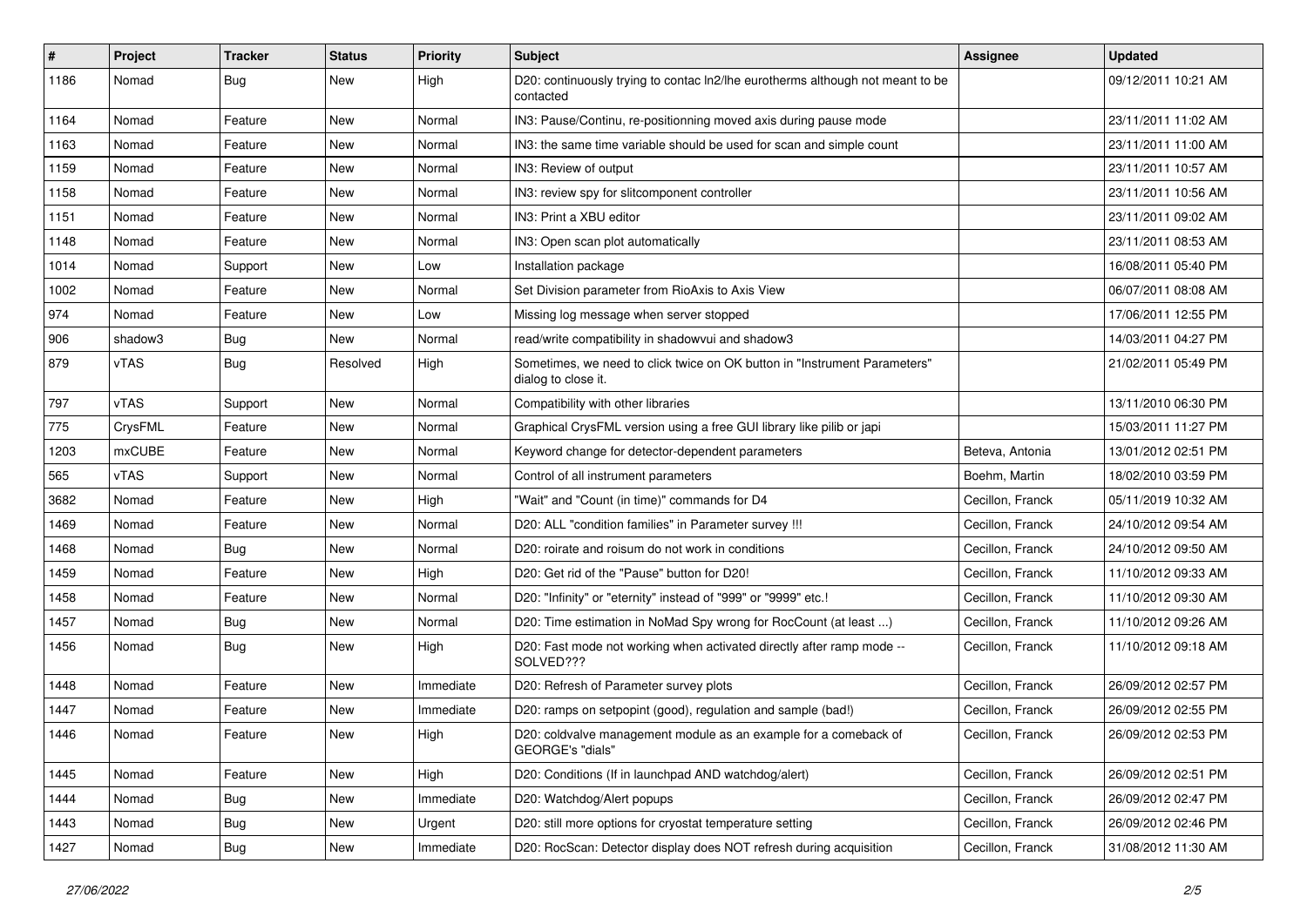| #    | Project          | <b>Tracker</b> | <b>Status</b> | <b>Priority</b> | <b>Subject</b>                                                                                     | Assignee         | <b>Updated</b>      |
|------|------------------|----------------|---------------|-----------------|----------------------------------------------------------------------------------------------------|------------------|---------------------|
| 1376 | Nomad            | Feature        | New           | High            | D20 and others: automatic parameter survey after midnight and three further<br>options             | Cecillon, Franck | 16/07/2012 11:31 AM |
| 1366 | Nomad            | Feature        | New           | High            | D20: beam parameters (sample pressure Psample) in SPY!                                             | Cecillon, Franck | 11/07/2012 05:13 PM |
| 1365 | Nomad            | Bug            | New           | High            | Spy window places itself in some inconvenient place on the desktop                                 | Cecillon, Franck | 11/07/2012 10:21 AM |
| 1364 | Nomad            | Feature        | New           | High            | Furnace PID - more flexibility                                                                     | Cecillon, Franck | 11/07/2012 10:12 AM |
| 1360 | Nomad            | Bug            | New           | Immediate       | Missing sample environments: D20 furnace (and D1B furnace and pool-CF<br>119ILHV49)                | Cecillon, Franck | 09/07/2012 10:13 AM |
| 1359 | Nomad            | Feature        | New           | High            | cryofurnace 119ILHV49 missing as sample environment                                                | Cecillon, Franck | 07/07/2012 05:37 PM |
| 1357 | Nomad            | Bug            | New           | Normal          | D20: Conditions-Warnings scatter pop-up windows all over the desktop which<br>remain when inactive | Cecillon, Franck | 26/09/2012 02:44 PM |
| 1355 | Nomad            | Feature        | New           | High            | D20: Switch applying tolerance between regulation and sample in the<br>launchpad                   | Cecillon, Franck | 12/07/2012 01:22 PM |
| 1354 | Nomad            | Feature        | New           | High            | Conditions: Warnings - variables, values in messages and time parameters                           | Cecillon, Franck | 02/07/2012 03:26 PM |
| 1185 | Nomad            | Bug            | New           | High            | D20: High pressure cell values only read when sending set-point                                    | Cecillon, Franck | 09/12/2011 10:20 AM |
| 1184 | Nomad            | Bug            | New           | Normal          | D20: slitm_l/r do not always show the right encoder values                                         | Cecillon, Franck | 09/12/2011 10:20 AM |
| 1167 | Nomad            | Bug            | New           | Immediate       | D20: Changes in fields (title, number of repetitions) NOT taken into account                       | Cecillon, Franck | 25/11/2011 10:05 AM |
| 1165 | Nomad            | Feature        | New           | Normal          | D20: have analogon to the mad command "MOV" in contrast to "POS"!                                  | Cecillon, Franck | 24/11/2011 11:33 AM |
| 1140 | Nomad            | Feature        | New           | High            | D20: Call/SMS local contact/instrument responsible when timeout in ROC count<br>mode               | Cecillon, Franck | 21/11/2011 01:11 PM |
| 1139 | Nomad            | Feature        | New           | High            | D20: Call/SMS local contact/instrument responsible when Nomad Server<br>crashes                    | Cecillon, Franck | 21/11/2011 01:11 PM |
| 1138 | Nomad            | Feature        | New           | High            | D20: Call/SMS local contact/instrument responsible when high pressure drops<br>to zero             | Cecillon, Franck | 21/11/2011 01:09 PM |
| 1118 | Nomad            | Feature        | New           | Normal          | D20: Monochromator setting - curvature                                                             | Cecillon, Franck | 08/11/2011 09:41 AM |
| 1110 | Nomad            | Feature        | New           | High            | D20: copy-paste of text into fields                                                                | Cecillon, Franck | 02/11/2011 02:22 PM |
| 1108 | Nomad            | Feature        | New           | Normal          | D20: Define sample temperature range, when outside consider sample stick as<br>disconnected        | Cecillon, Franck | 02/11/2011 02:07 PM |
| 1107 | Nomad            | Feature        | New           | High            | Choose wether tolerance applied on Treg or Tsample in launchpad                                    | Cecillon, Franck | 02/11/2011 02:00 PM |
| 1105 | Nomad            | <b>Bug</b>     | New           | High            | Parameter survey viewer not refreshing                                                             | Cecillon, Franck | 02/11/2011 01:35 PM |
| 1101 | Nomad            | Bug            | New           | High            | time estimation ROC counting                                                                       | Cecillon, Franck | 02/11/2011 01:14 PM |
| 1100 | Nomad            | Feature        | New           | Normal          | stop nosave                                                                                        | Cecillon, Franck | 02/11/2011 01:06 PM |
| 1709 | <b>SXtalSoft</b> | Bug            | Resolved      | Normal          | Image transformation is not working                                                                | Cermak, Petr     | 24/05/2013 06:59 PM |
| 1698 | SXtalSoft        | Bug            | New           | Normal          | file location                                                                                      | Cermak, Petr     | 24/05/2013 11:08 AM |
| 1544 | <b>SXtalSoft</b> | Feature        | New           | Normal          | Colours for unindexed peaks                                                                        | Cermak, Petr     | 20/05/2013 08:38 PM |
| 1542 | <b>SXtalSoft</b> | Feature        | New           | Normal          | Saving the state of a session to recover it later                                                  | Cermak, Petr     | 04/12/2012 06:08 PM |
| 1540 | <b>SXtalSoft</b> | Feature        | Assigned      | Normal          | Preferences: Contrast dialog: Min-Max, color                                                       | Cermak, Petr     | 24/01/2013 02:35 PM |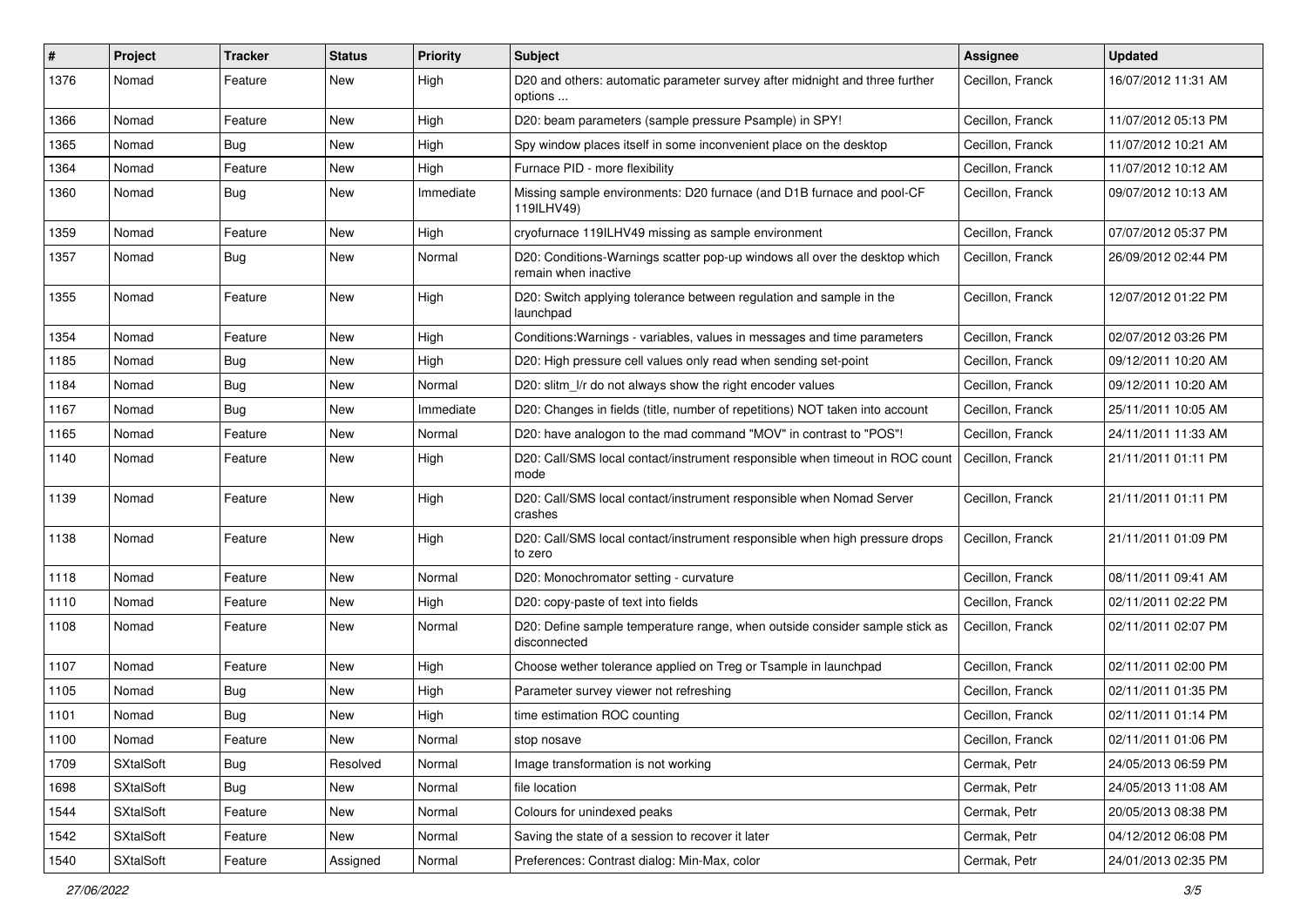| #    | Project                          | <b>Tracker</b> | <b>Status</b> | <b>Priority</b> | <b>Subject</b>                                                                              | <b>Assignee</b>            | <b>Updated</b>      |
|------|----------------------------------|----------------|---------------|-----------------|---------------------------------------------------------------------------------------------|----------------------------|---------------------|
| 1732 | Lima                             | Action         | New           | Normal          | Maxipix Plugin: Migrate python code to C++                                                  | Claustre, Laurent          | 17/07/2013 07:03 PM |
| 2250 | LAMP                             | Feature        | New           | High            | Cosmos: Add possibility to read and work with nexus files.                                  | Gonzalez, Miguel           | 27/02/2015 12:04 PM |
| 1923 | LAMP                             | Maintenance    | Feedback      | Normal          | D17 going to NeXus                                                                          | Gonzalez, Miguel           | 23/07/2015 02:07 PM |
| 2254 | LAMP                             | Feature        | New           | Normal          | Sim Cards: review to include a typical workflow for each instrument/technic.                | Johnson, Mark Robert       | 27/02/2015 03:05 PM |
| 1548 | Lima                             | <b>Bug</b>     | New           | Normal          | Xpad plugin: move task inside the plugin                                                    | Langlois, Florent          | 17/12/2012 02:56 PM |
| 1234 | Nomad                            | <b>Bug</b>     | New           | High            | Generic scan list not refreshed                                                             | legoc, yannick             | 20/02/2012 03:34 PM |
| 1180 | Nomad                            | Feature        | New           | Normal          | Save scan range configuration by (controller, property)                                     | legoc, yannick             | 30/11/2011 08:59 AM |
| 616  | <b>XOP Neutron</b><br>Scattering | Support        | New           | Normal          | Add help file to the repository                                                             | Lelièvre-Berna, Eddy       | 31/03/2010 11:59 AM |
| 1091 | Nomad                            | Bug            | <b>New</b>    | Normal          | Write mask in energy mode                                                                   | Locatelli, Jerome          | 28/10/2011 11:03 AM |
| 1034 | Nomad                            | Feature        | Assigned      | Normal          | IN16 - IN13 - IN10 elastic scan temp data file                                              | Locatelli, Jerome          | 06/09/2011 09:10 AM |
| 1001 | Nomad                            | Feature        | Assigned      | Normal          | Generic sequencer                                                                           | Locatelli, Jerome          | 06/07/2011 07:58 AM |
| 1269 | Lima                             | Feature        | New           | Normal          | ADSC: Change the functionning of the exposure time / Stop acquisition                       | NOUREDDINE, Arafat         | 19/07/2012 11:56 AM |
| 1435 | Nomad                            | <b>Bug</b>     | New           | Normal          | "More options" in NomadGUI is blocked                                                       | Ortiz, Helene              | 24/09/2012 03:59 PM |
| 1240 | Nomad                            | Feature        | Resolved      | Normal          | Add pause button in settings tab plugins when possible                                      | Ortiz, Helene              | 02/03/2012 09:24 AM |
| 1177 | Nomad                            | <b>Bug</b>     | Resolved      | Normal          | IN3: buttons (stop, pause, continu) always linked to the launch pad                         | Ortiz, Helene              | 02/07/2012 01:18 PM |
| 1198 | mxCUBE                           | Action         | New           | Normal          | Explicit abstract interfaces for Hardware Objects                                           | Oscarsson, Marcus          | 13/01/2012 11:32 AM |
| 2036 | nMOLDYN                          | <b>Bug</b>     | New           | High            | documentation generation                                                                    | Pellegrini, Eric           | 02/07/2014 10:33 AM |
| 1697 | Lima                             | Feature        | New           | Normal          | Add the possibility to get the list of available trigger modes by camera                    | Petitdemange,<br>Sebastien | 18/07/2013 01:51 PM |
| 1510 | Lima                             | <b>Bug</b>     | New           | Normal          | simulator test suite left files on the filesystem                                           | Petitdemange,<br>Sebastien | 03/12/2012 09:33 AM |
| 1191 | Lima                             | Feature        | New           | Normal          | Having the possibility to get the last error message                                        | Petitdemange,<br>Sebastien | 08/03/2013 03:53 PM |
| 878  | vTAS                             | Bug            | Resolved      | Urgent          | up and down arrow in instrument list                                                        | Raoul, Yannick             | 21/02/2011 05:47 PM |
| 860  | vTAS                             | Feature        | Resolved      | Normal          | AppleJavaExtensions, compile on Windows platform                                            | Raoul, Yannick             | 21/02/2011 11:28 AM |
| 850  | vTAS                             | Feature        | Resolved      | Normal          | initial state [Jiri]                                                                        | Raoul, Yannick             | 27/11/2013 03:03 PM |
| 564  | vTAS                             | Feature        | New           | Normal          | Re-organisation of instrument parameter panel, up-dating A2,A4 and A6 with<br>actual values | Raoul, Yannick             | 18/02/2010 03:57 PM |
| 562  | vTAS                             | Feature        | New           | High            | Validation button for parameters in right upper window                                      | Raoul, Yannick             | 18/02/2010 03:48 PM |
| 558  | vTAS                             | Feature        | <b>New</b>    | Normal          | Data import - better error messages                                                         | Raoul, Yannick             | 12/02/2010 06:45 PM |
| 557  | vTAS                             | Feature        | New           | Low             | Panel Experiment - input validation through a button                                        | Raoul, Yannick             | 12/02/2010 06:43 PM |
| 556  | vTAS                             | Feature        | New           | Normal          | Panel Status <-- should quote "FlatCone" and the ref. channel                               | Raoul, Yannick             | 12/02/2010 06:42 PM |
| 554  | vTAS                             | Feature        | New           | Normal          | Sample list <- up/down arrows                                                               | Raoul, Yannick             | 12/02/2010 06:39 PM |
| 546  | vTAS                             | Bug            | New           | High            | Polarised neutron data                                                                      | Raoul, Yannick             | 08/02/2010 02:44 PM |